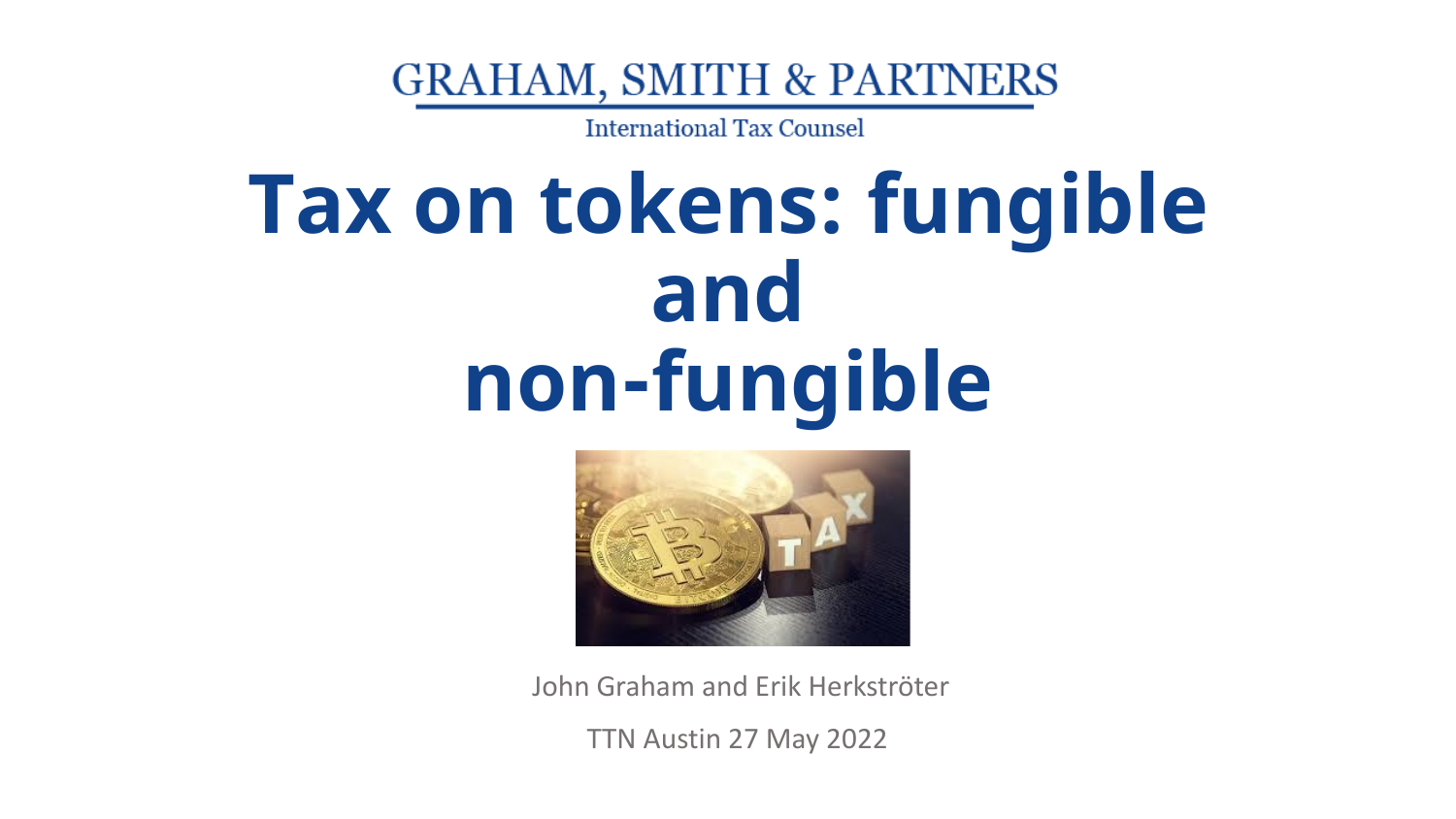### **What is a token?**

- A token is a crypto asset stored on a blockchain.
- A fungible token can be exchanged for another in the same way as a dollar bill can be exchanged for another.
- A non-fungible token cannot be interchanged.



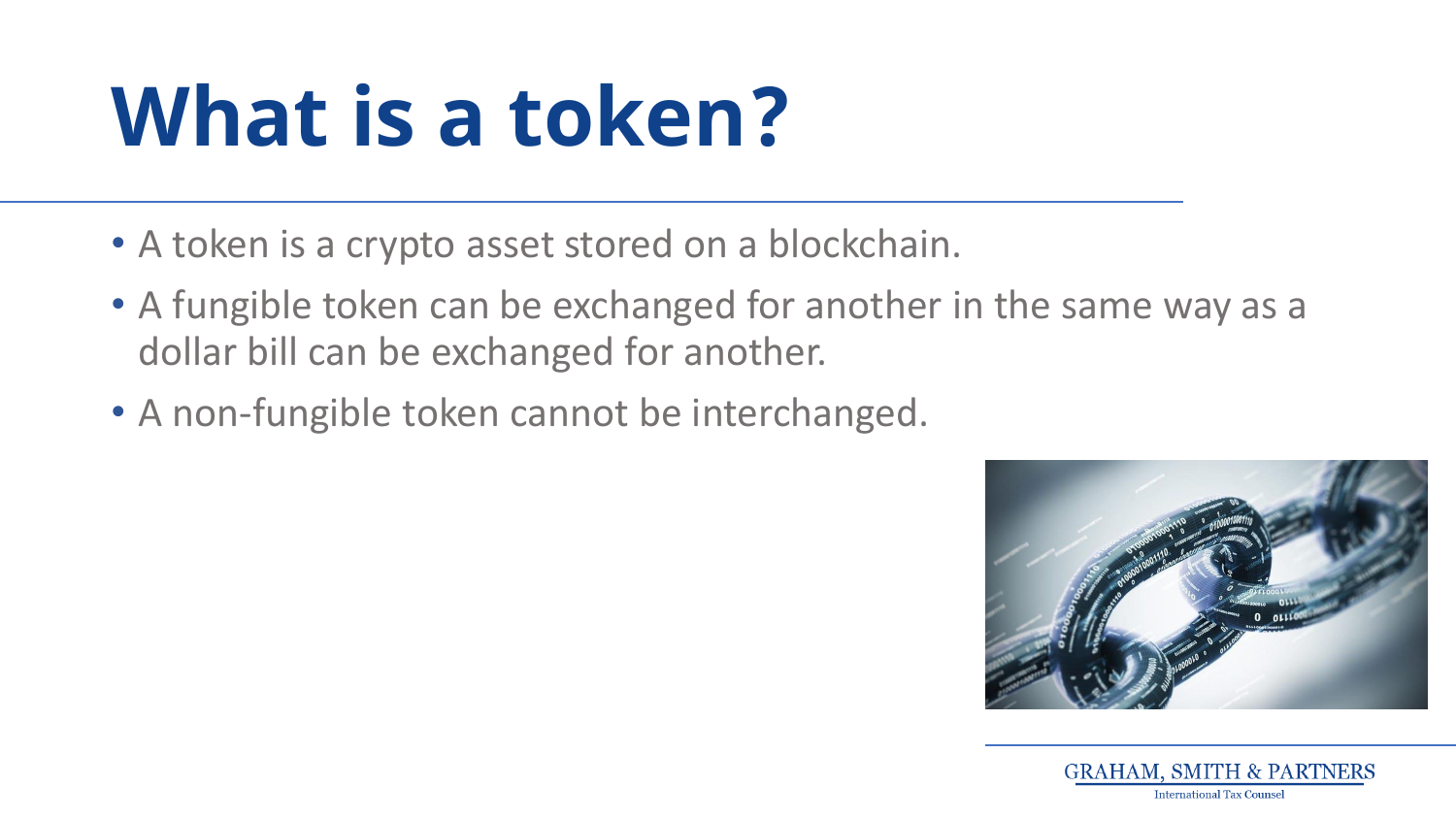# **Non-fungible tokens - NFTs**

- A non-fungible token generally consists of two elements:
	- ➢The proof of ownership/authenticity on the blockchain;
	- $\triangleright$ The underlying asset.

#### **The NFT therefore could be just a link.**

• The proof normally also involves a contract.



• A contract can provide for all kinds of rights such as what one owns, or payments on a subsequent sale.

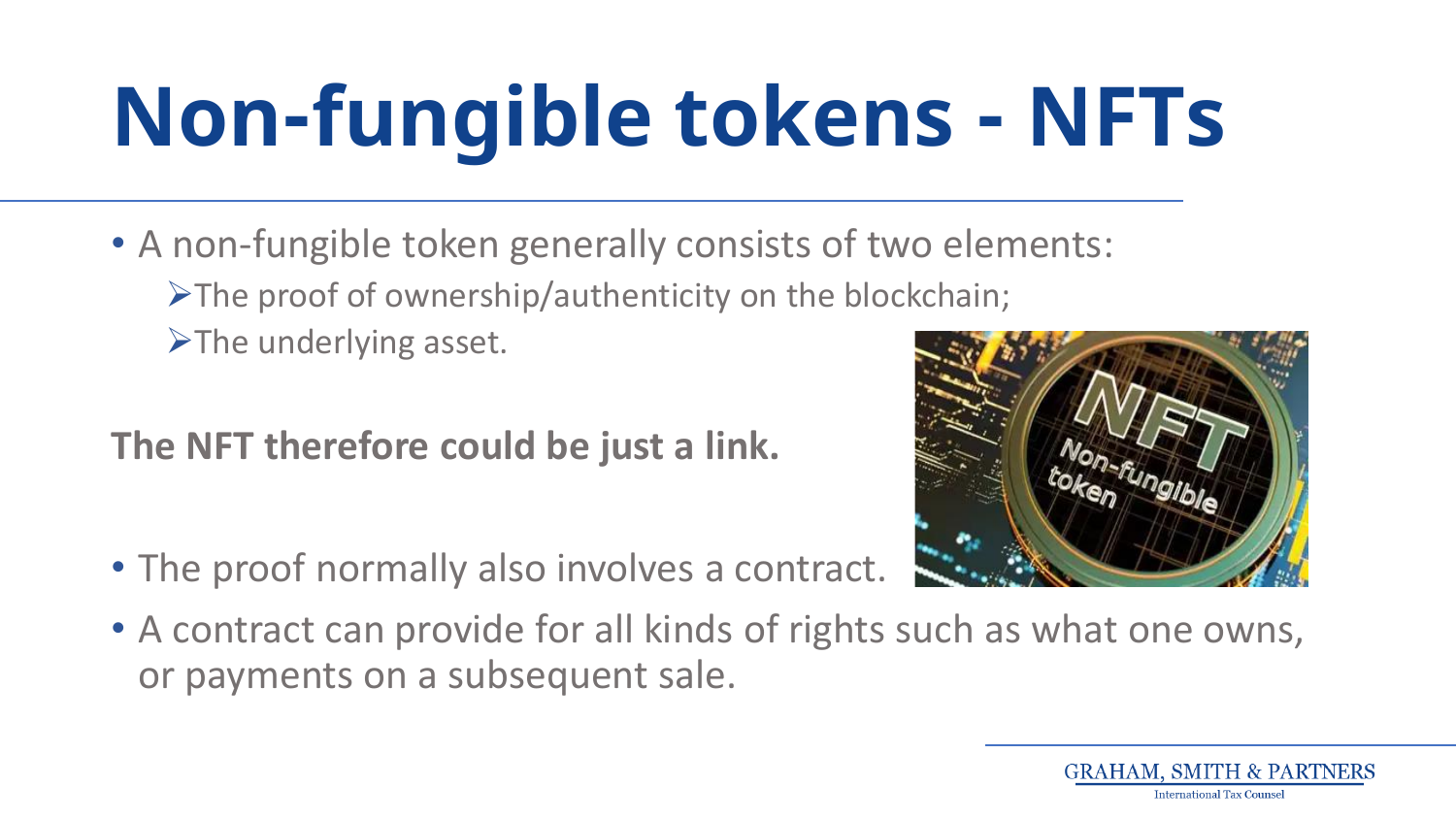## **What is in it for the seller?**

- The seller can retain all kinds of rights. Beeple sold NFT of artwork for USD 69 million and retained the copyright
- Sale of an artwork for a good cause can also bring in income on later transactions: complex in subsequent generations

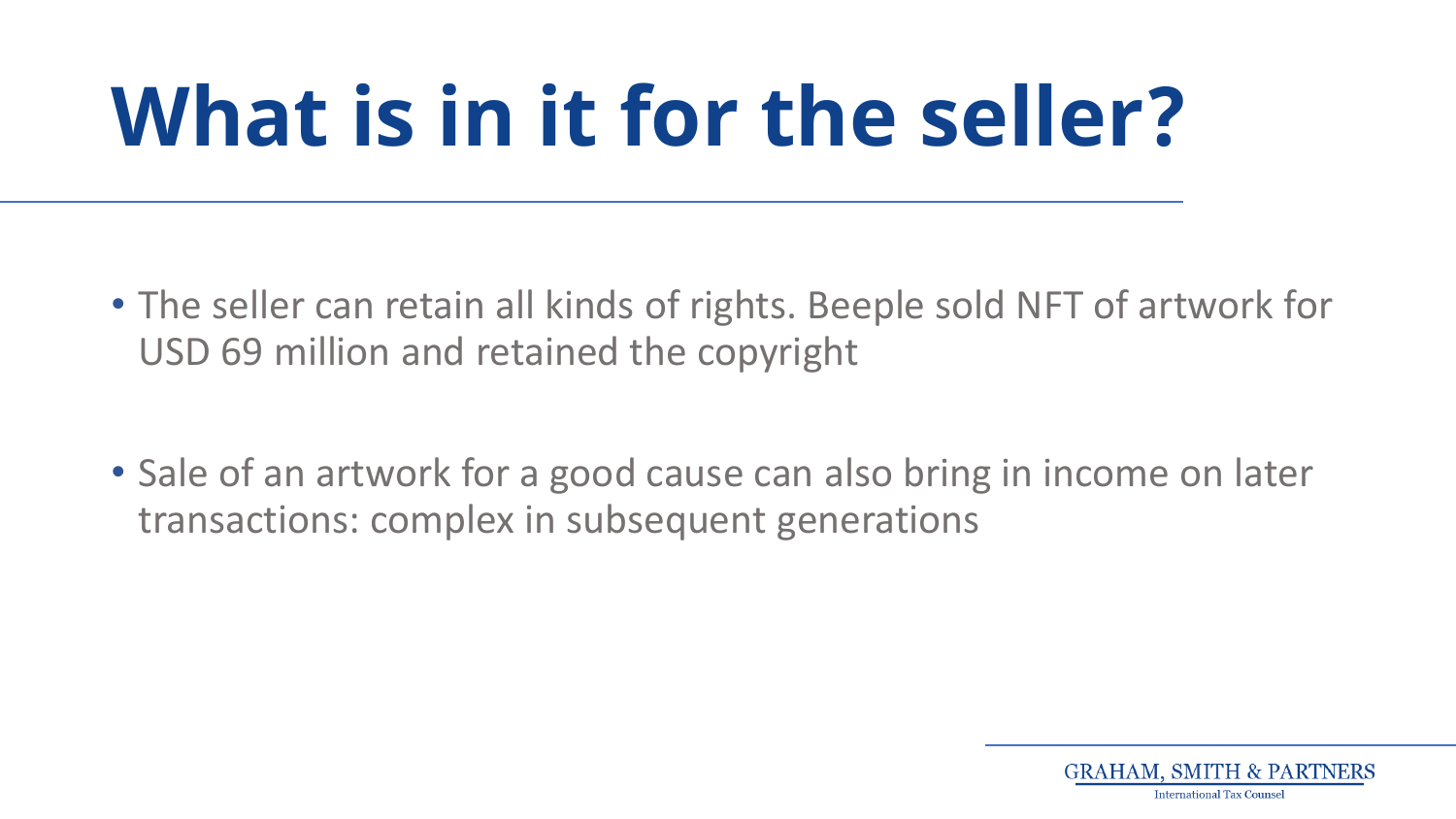# **Digital art by Beeple**



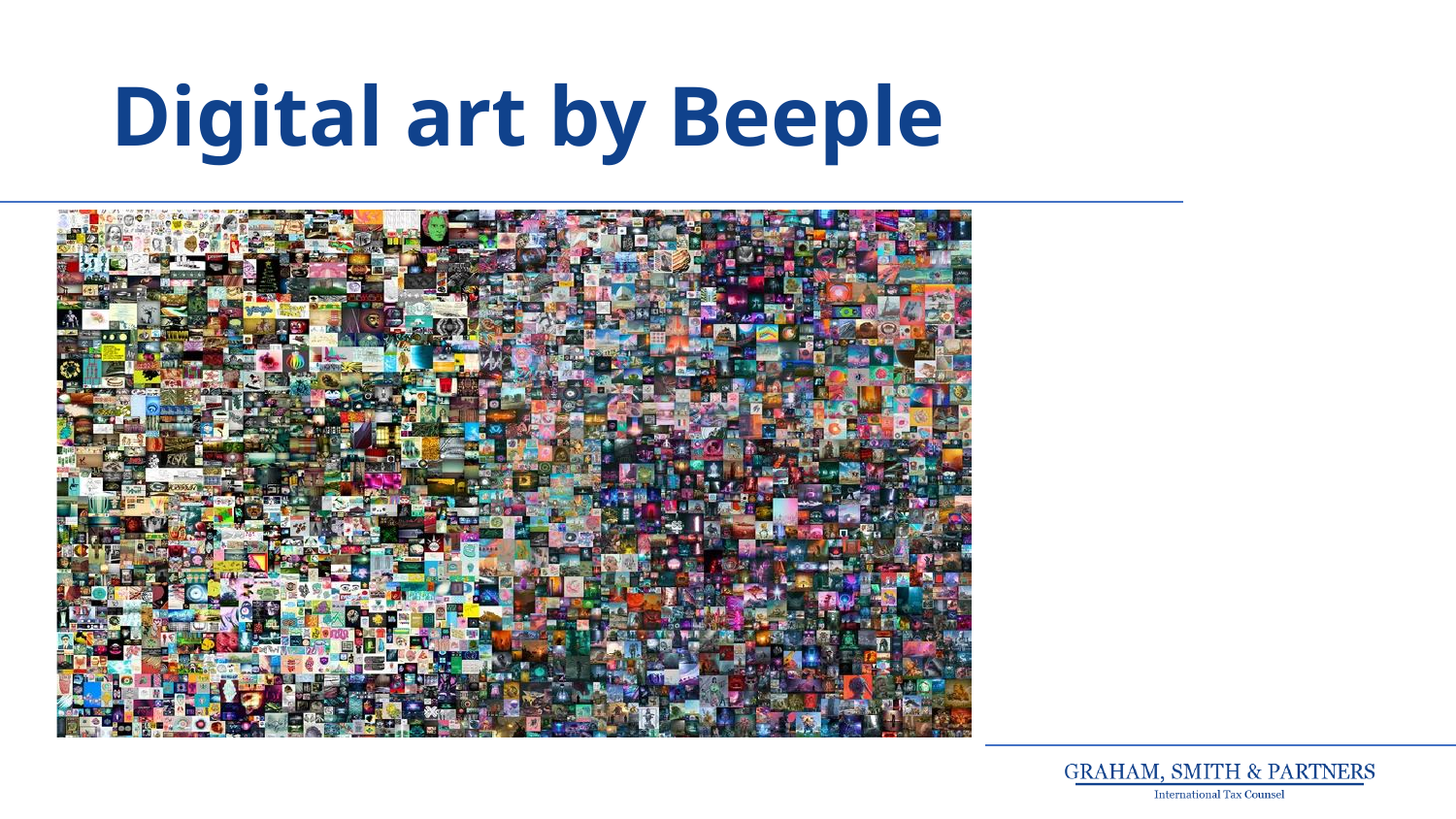## **Sports NFTs**

- NBA Top Shot have link to a video of part of a match
- Is it art?

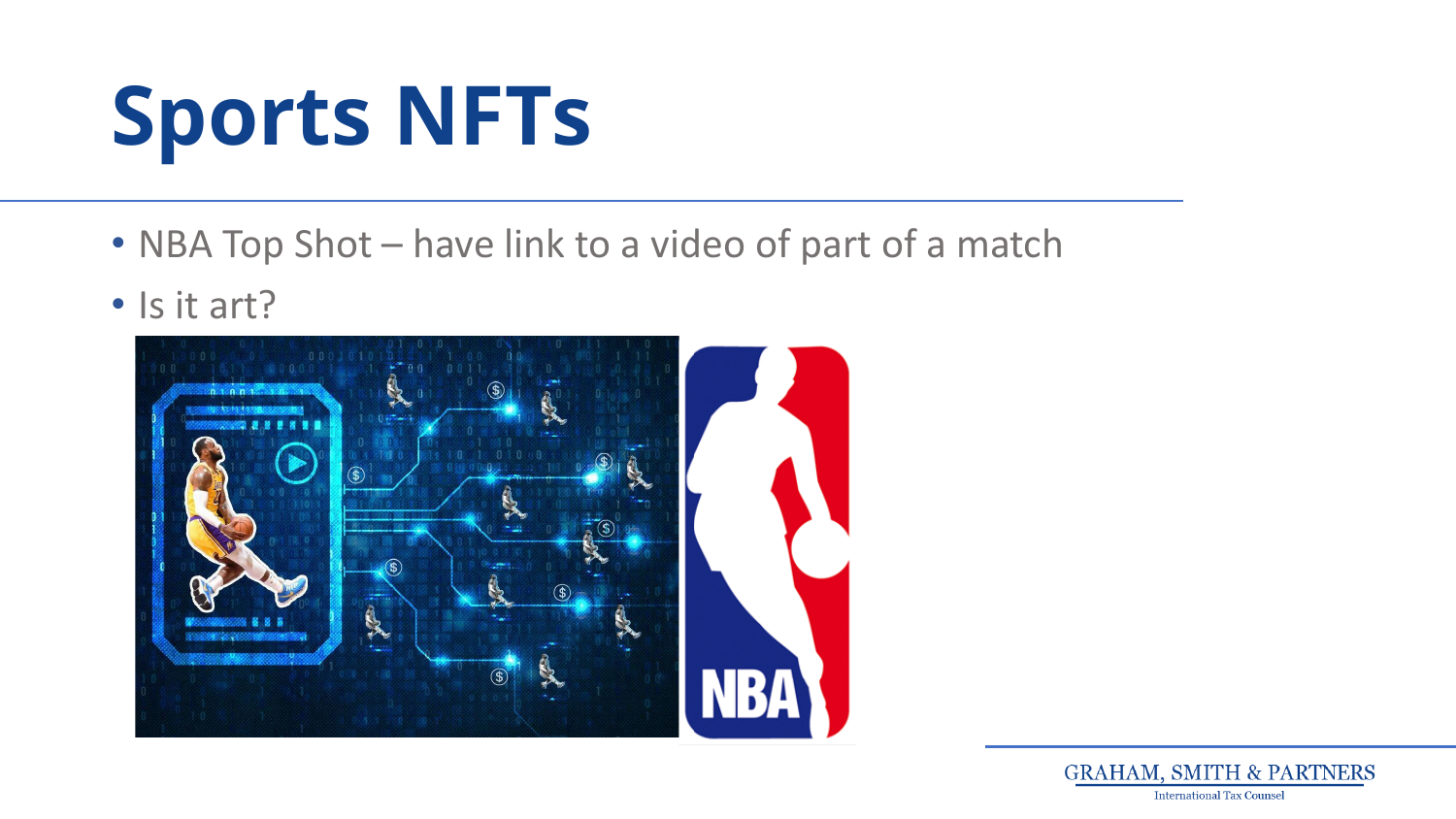### **Fractional FTs**

- Limited edition
- People can invest "shares" in music and art



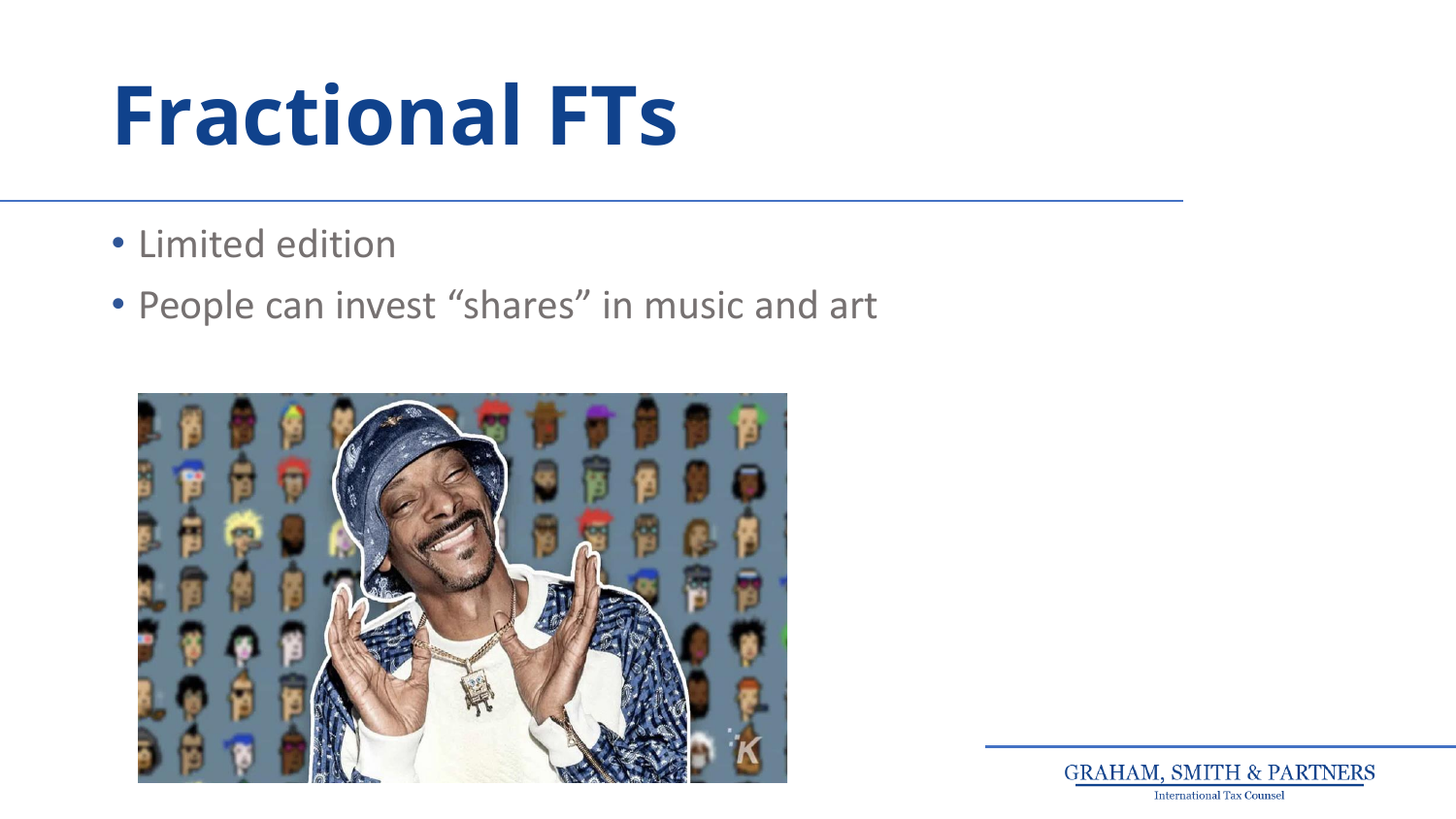### **Tax**

- Try to find a similar real world tangible transaction
- What is similar?
- Business or private?
- Investment or trade?
- Long-term or short-term?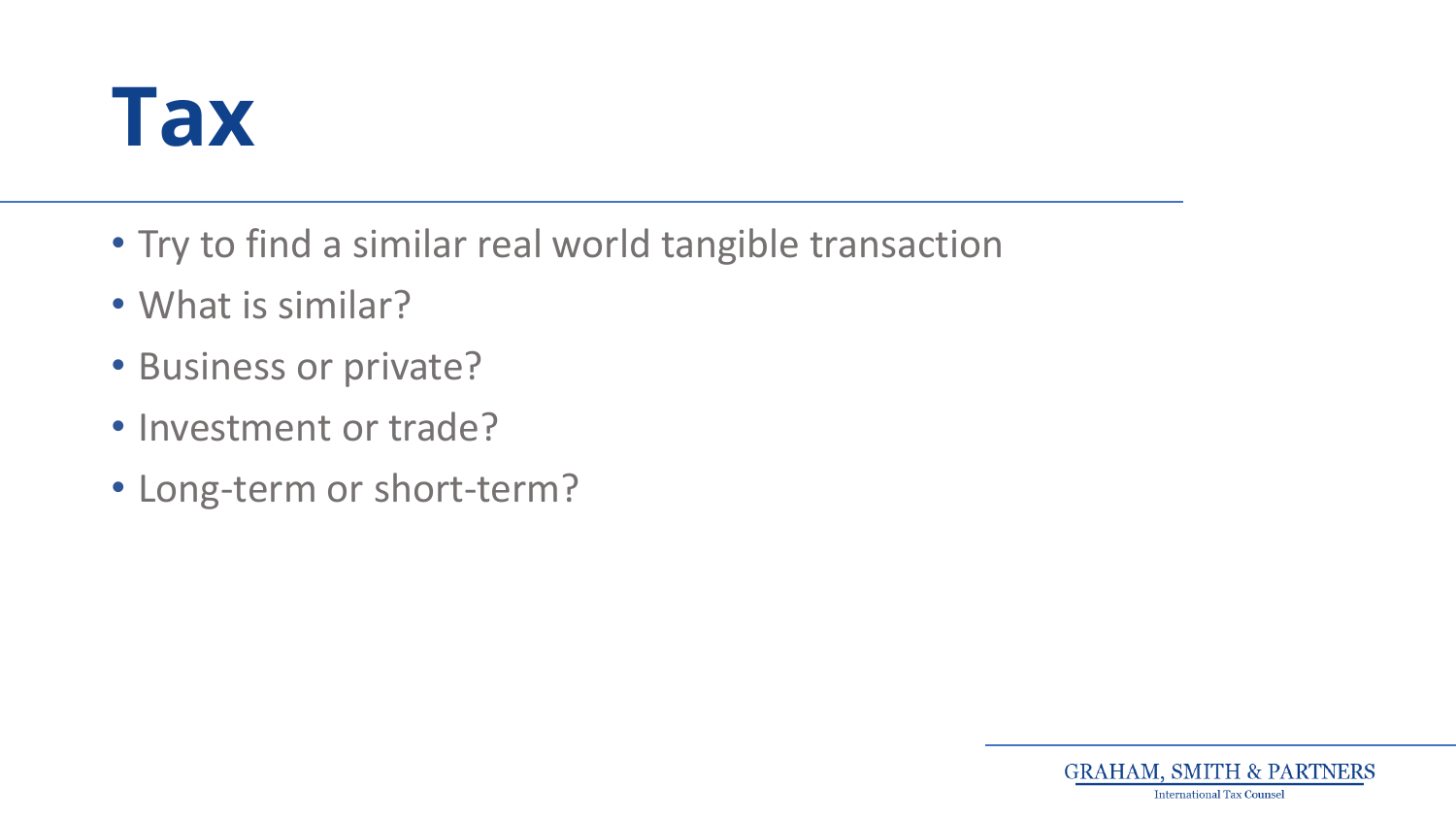### **Tax issues: income**

- Normally no tax till you sell, but not always
- Income from initial sale: work, capital gain, rent?
- Amortisation probably not possible for original owner
- Losses?
- Exchange for other crypto asset?
- Purchase of NFT is a realisation of crytocurrency used

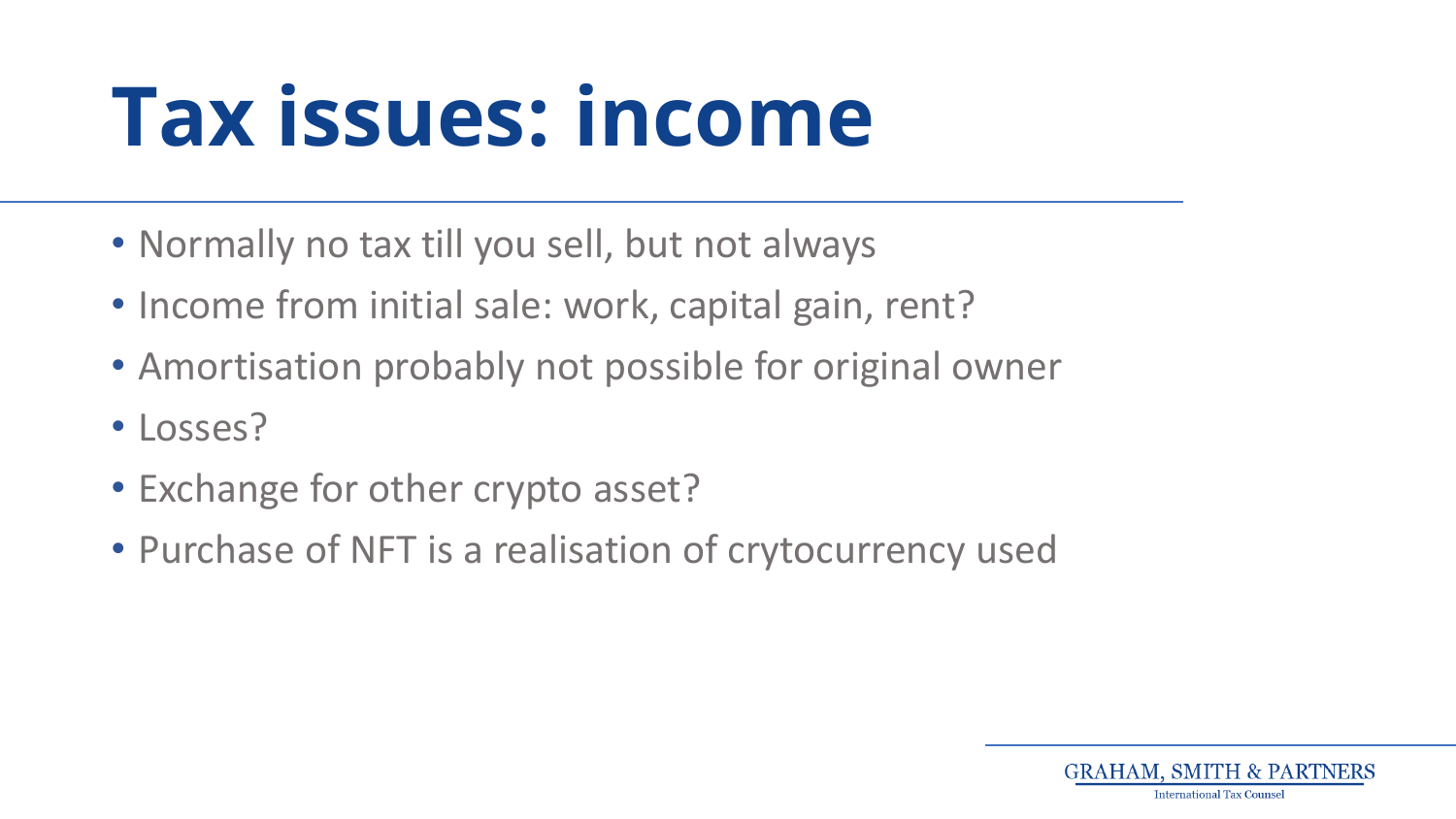### **Tax issues: VAT and sales tax**

- What is sold?
- Where is it sold?
- Investment or business?

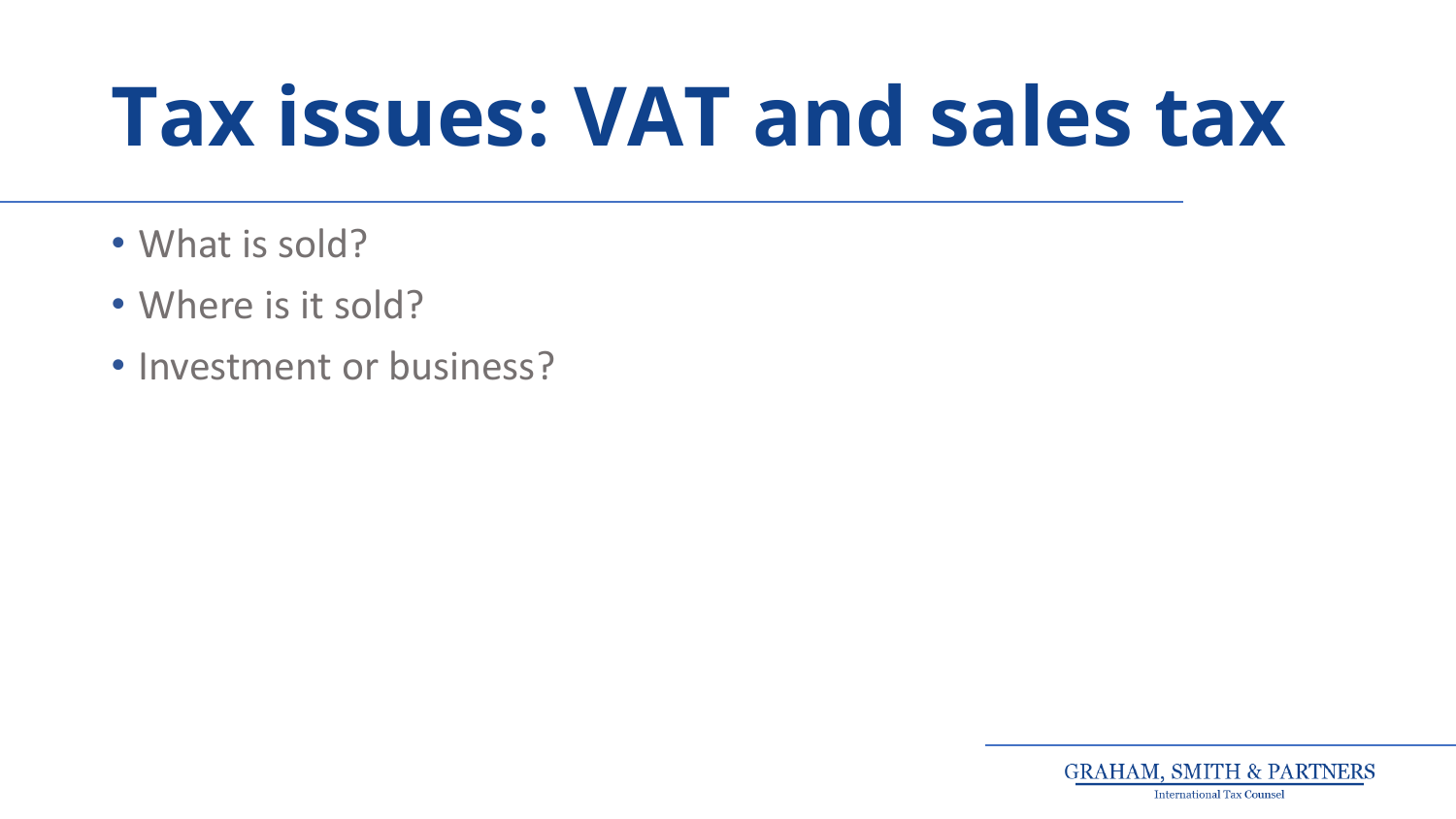### **Tax issues: Gifts and estates**

- Sometimes you can pay with art. Does an NFT qualify?
- Donation for charity: value? Is it an asset or a service?
- What if you do not have the codes? Still taxed?
- Wealth tax?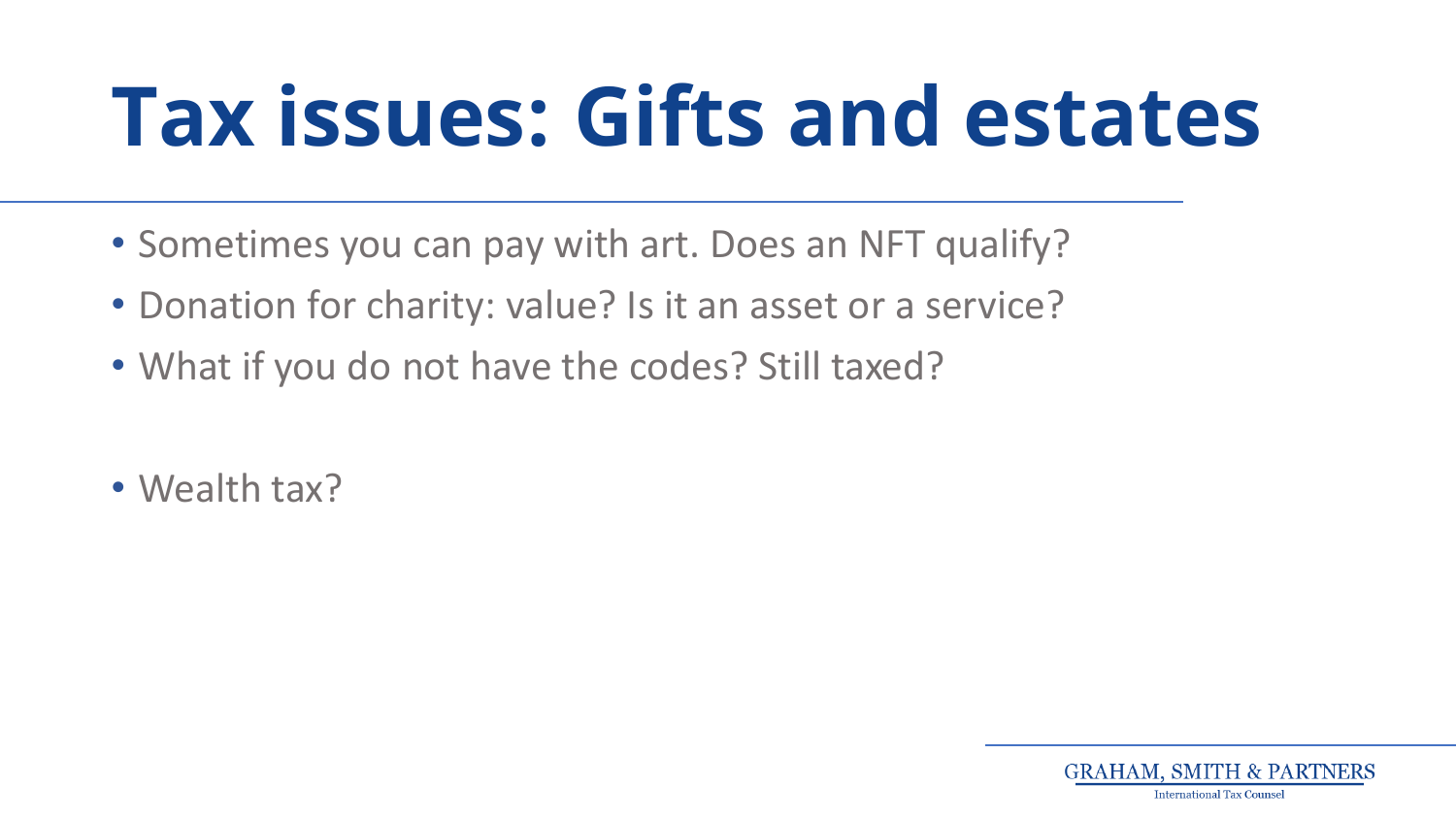### **Tax issues: international**

- Subsequent payments:
	- ➢Royalties and withholdings?
	- ➢Or work income?
	- ➢AML?
- Payment to artist on licensing out by buyer: pass through for tax purposes?
- Treaty: sale where seller resident
- DAC 6? Reclassification? HTV intangibles?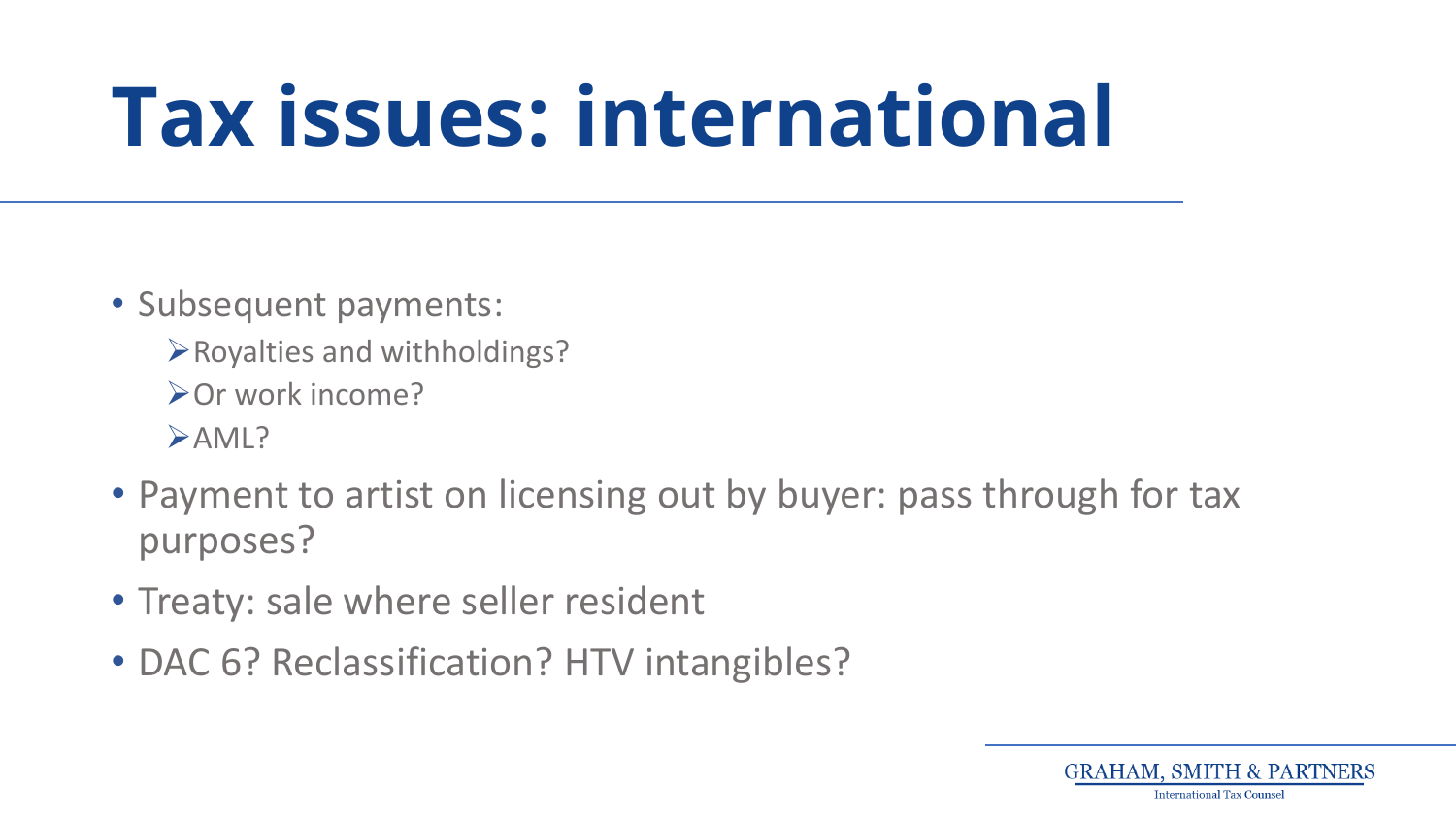# **Fungible tokens: types**



- Utility tokens can be used for goods and services, often in the future. Similar to vouchers
- Security tokens are tradeable and for investment purposes
- Governance tokens give voting rights and similar: often little direct financial benefit to the holder. May be used for voting on blockchain applications.



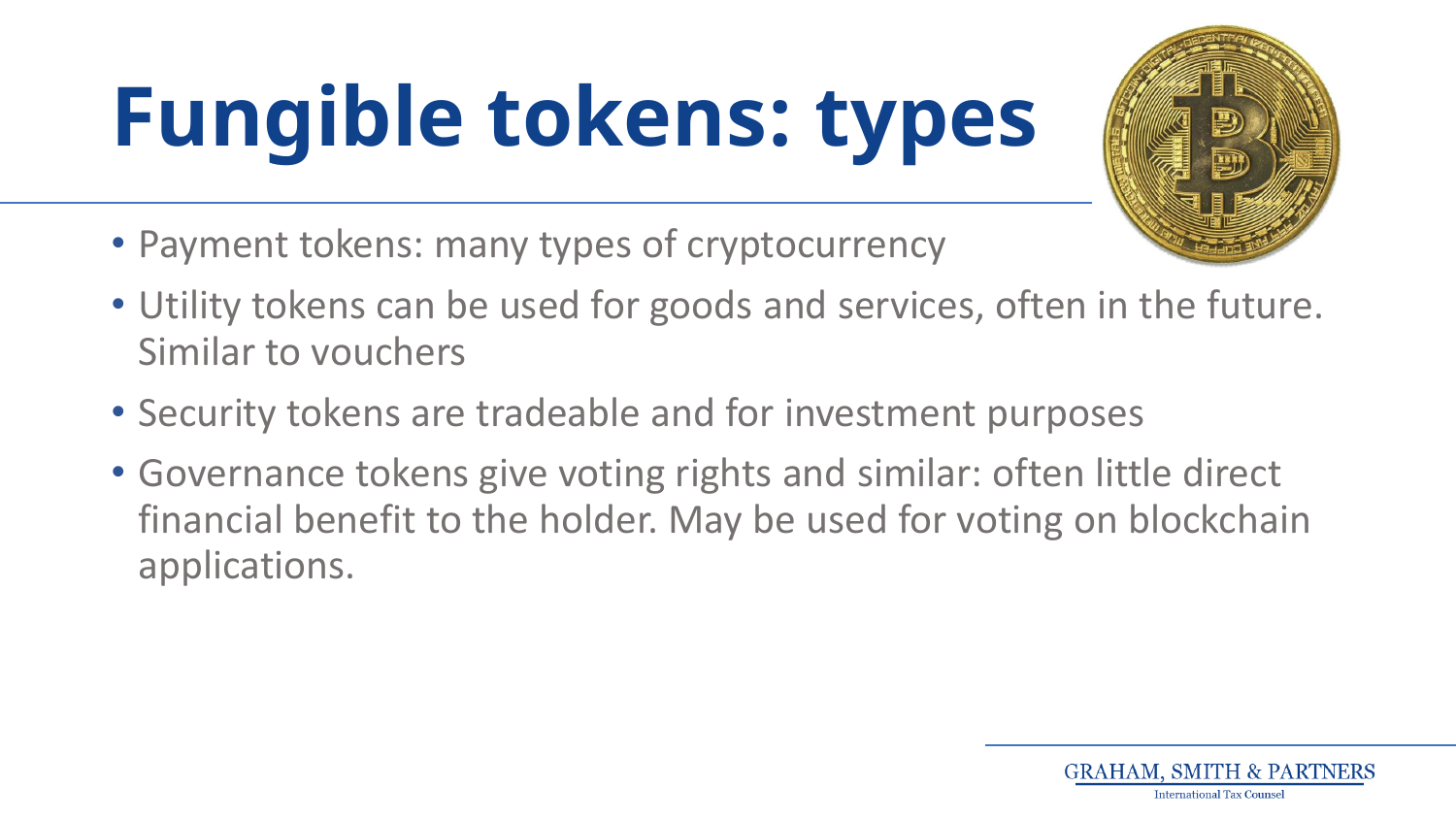# **Fungible tokens**

- Can be used to bring in extra income for someone, e.g. sports club, artist
- Football fan tokens can give owners certain perks and voting rights on minor club decisions.
- Some tokens burn when used. Could be akin to share buyback